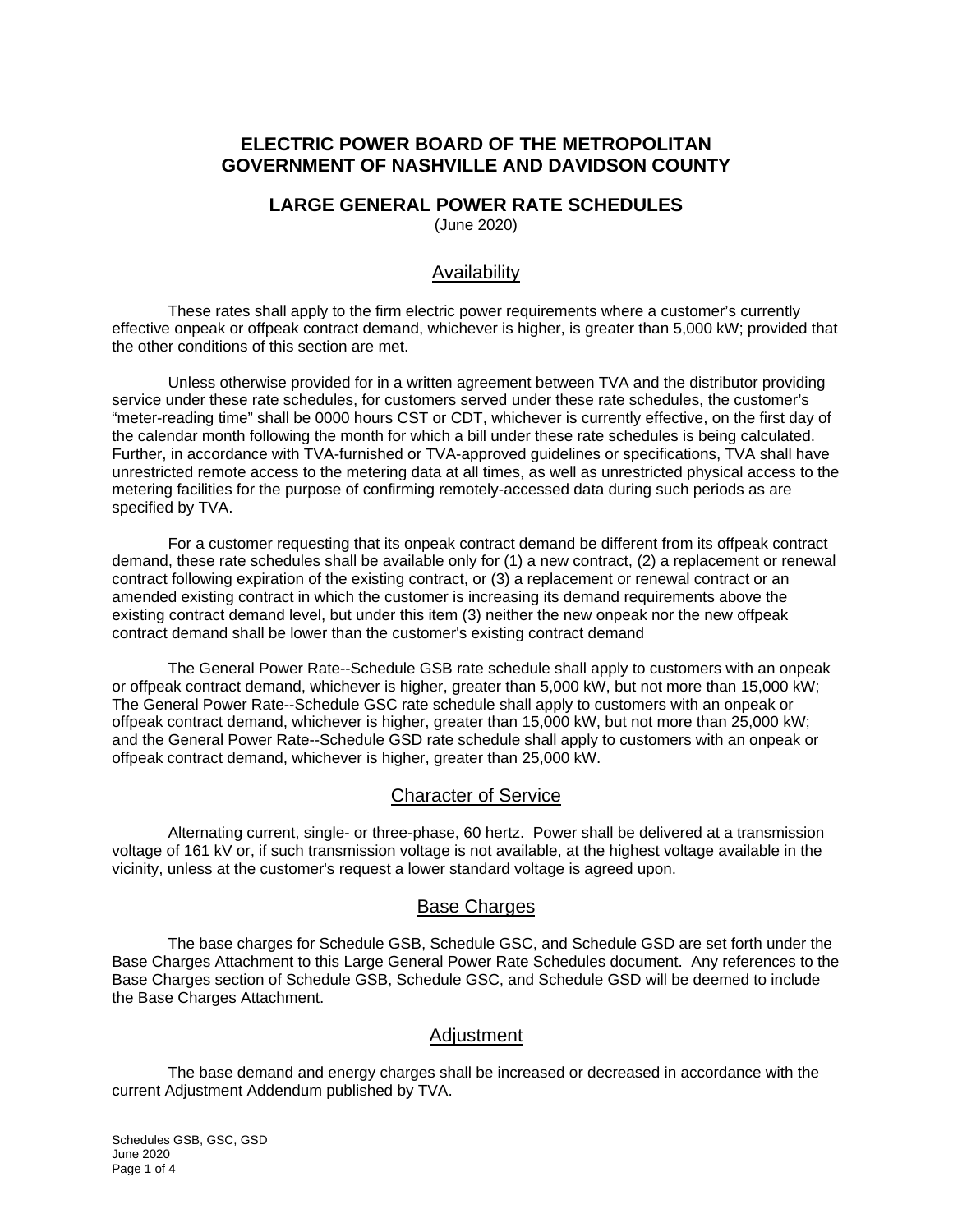Loss adjustments are made to the monthly FCA adjustment under the Adjustment Addendum to recognize additional distribution cost of providing service to the retail customers. The loss factors applied to customers that own the transformation facilities and take service at the bulk transmission of 161 kV or higher shall be set to 0%.

## Facilities Rental Charge

There shall be no facilities rental charge under these rate schedules for delivery at bulk transmission voltage levels of 161 kV or higher. For delivery at less than 161 kV, there shall be added to the customer's bill a facilities rental charge. This charge shall be 36¢ per kW per month except for delivery at voltages below 46 kV, in which case the charge shall be 93¢ per kW per month for the first 10,000 kW and 73¢ per kW per month for the excess over 10,000 kW. Such charge shall be applied to the higher of (1) the highest billing demand established during the latest 12-consecutive-month period or (2) the customer's currently effective onpeak or offpeak contract demand, whichever is higher, and shall be in addition to all other charges under these rate schedules, including minimum bill charges.

## Reactive Demand Charges

If the reactive demand (in kVAR) is lagging during the 30-consecutive-minute period beginning or ending on a clock hour of the month in which the customer's highest metered demand occurs, there shall be added to the customer's bill a reactive charge of \$1.46 per kVAR of the amount, if any, by which the reactive demand exceeds 33 percent of such metered demand. If the reactive demand (in kVAR) is leading during the 30-consecutive-minute period beginning or ending on a clock hour of the month in which the customer's lowest metered demand (excluding any metered demands which are less than 25 percent of the highest metered demand) occurs, there shall be added to the customer's bill a reactive charge of \$1.14 per kVAR of the amount of reactive demand. Such charges shall be in addition to all other charges under these rate schedules, including minimum bill charges.

## Determination of Seasonal Periods

Summer Period shall mean the June, July, August, and September billing months. Winter Period shall mean the December, January, February, and March billing months. Transition Period shall mean the April, May, October, and November billing months.

## Determination of Onpeak and Offpeak Hours

Except for Saturdays, Sundays, November 1, and the weekdays that are observed as Federal holidays for New Year's Day, Memorial Day, Independence Day, Labor Day, Thanksgiving Day, and Christmas Day, Onpeak hours for each day shall for purposes of these rate schedules be from 1 p.m. to 7 p.m. during the months of April, May, June, July, August, September and October and from 4 a.m. to 10 a.m. during the months of January, February, March, November, and December. For all other hours of each day and all hours of such excepted days shall be offpeak hours. Such times shall be Central Standard Time or Central Daylight Time, whichever is then in effect. Said onpeak and offpeak hours are subject to change by TVA. In the event TVA determines that such changed onpeak and offpeak hours are appropriate, it shall so notify Distributor at least 12 months prior to the effective date of such changed hours.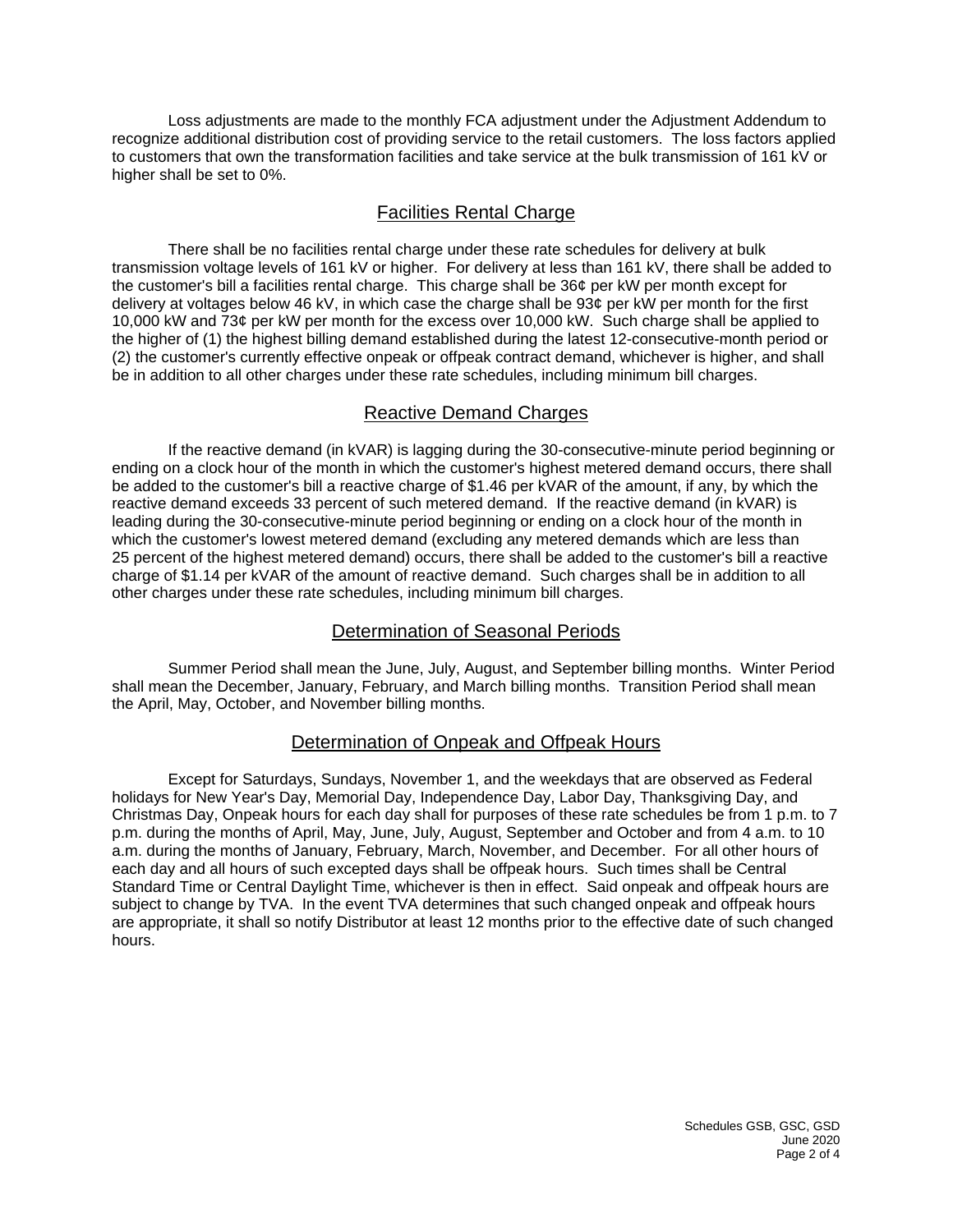## Determination of Onpeak and Offpeak Demands, Maximum Metered Demand, and Energy Amounts

The onpeak and offpeak kWh for any month shall be the energy amounts taken during the respective hours of the month designated under these rate schedules as onpeak and offpeak hours; provided, however, that notwithstanding the metered energy amount, the offpeak energy for any month shall in no case be less than the product of (1) the offpeak billing demand as calculated in the last paragraph below and (2) 110 hours (reflecting a 15 percent load factor applied to the average number of hours in a month).

Distributor shall meter the onpeak and offpeak demands in kW of all customers taking service under these rate schedules. The onpeak metered demand and offpeak metered demand for any month shall be determined separately for the respective hours of the month designated under these rate schedules as onpeak and offpeak hours and, in each case, shall be the highest average during any 30 consecutive-minute period beginning or ending on a clock hour.

Except as provided below, (1) the onpeak billing demand shall be the highest onpeak metered demand in the month, (2) the offpeak billing demand shall be the highest offpeak metered demand in the month, and (3) the maximum billing demand shall be the higher of the onpeak billing demand or offpeak billing demand in the month.

The onpeak billing demand shall in no case be less than the sum of (1) 30 percent of the first 5,000 kW, (2) 40 percent of the next 20,000 kW, (3) 50 percent of the next 25,000 kW, (4) 60 percent of the next 50,000 kW, (5) 70 percent of the next 100,000 kW, (6) 80 percent of the next 150,000 kW, and (7) 85 percent of all kW in excess of 350,000 kW of the higher of the currently effective onpeak contract demand or the highest onpeak billing demand established during the preceding 12 months.

The offpeak billing demand shall in no case be less than the sum of (1) 30 percent of the first 5,000 kW, (2) 40 percent of the next 20,000 kW, (3) 50 percent of the next 25,000 kW, (4) 60 percent of the next 50,000 kW, (5) 70 percent of the next 100,000 kW, (6) 80 percent of the next 150,000 kW, and (7) 85 percent of all kW in excess of 350,000 kW of the higher of the currently effective offpeak contract demand or the highest offpeak billing demand established during the preceding 12 months.

## Minimum Bill

The monthly bill under these rate schedules, excluding any facilities rental charges and any reactive charges, shall not be less than the sum of (1) the base service charge and administrative charge, (2) the portion of the base demand charge, as adjusted, applicable to onpeak billing demand applied to the customer's onpeak billing demand, (3) the portion of the base demand charge, as adjusted, applicable to maximum billing demand applied to the to the customer's maximum billing demand, (4) the base onpeak energy charge, as adjusted, applied to the customer's onpeak energy takings, and (5) the base offpeak energy charge, as adjusted, applied to the higher of customer's actual offpeak energy takings or the minimum offpeak energy takings amount provided for in the first paragraph of the section of these rate schedules entitled "Determination of Onpeak and Offpeak Demands, Maximum Metered Demand, and Energy Amounts." Notwithstanding the foregoing, amounts calculated under any fuel cost adjustment that is included in the Adjustment Addendum shall not be applied to any billed offpeak energy that exceeds the metered offpeak energy.

Excess demand charges are excluded from this calculation.

Distributor may require minimum bills higher than those stated above, including, without limitation, charges to cover any additional metering and related costs.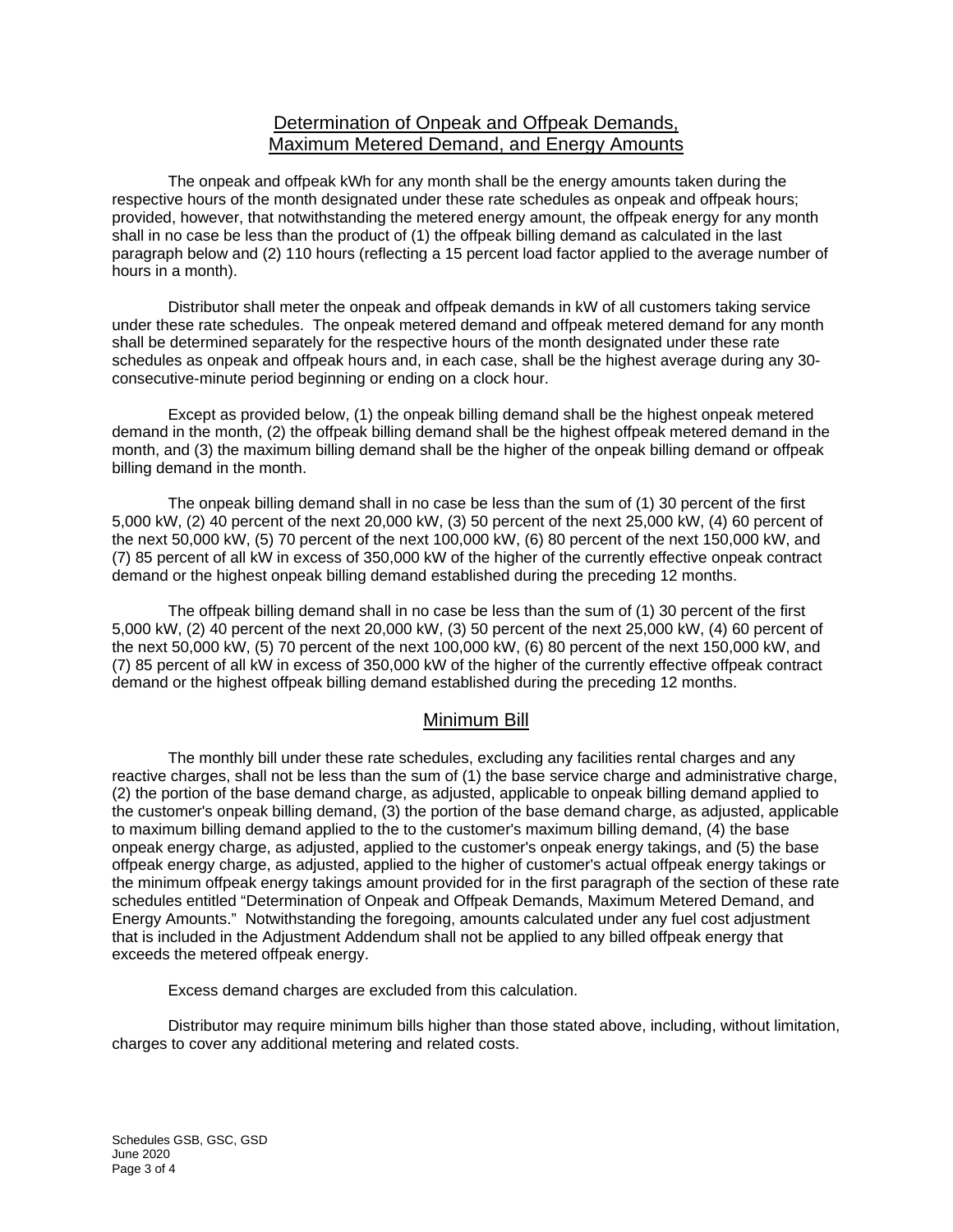## Contract Requirement

Distributor shall require contracts for all service provided under these rate schedules. The contract for Schedule GSB and Schedule GSC customers shall be for an initial term of at least 5 years and any renewals or extensions of the initial contract shall be for a term of at least 1 year; after 10 years of service, any such contract for the renewal or extension of service may provide for termination upon not less than 4 months' notice. The contract for Schedule GSD customers shall be for an initial term of at least 5 years and any renewals or extensions of the initial contract shall be for a term of at least 5 years; after 10 years of service, any such contract for the renewal or extension of service may provide for termination upon not less than 16 months' notice. The customer shall contract for its maximum requirements, which shall not exceed the amount of power capable of being used by customer, and Distributor shall not be obligated to supply power in greater amount at any time than the customer's currently effective onpeak or offpeak contract demand. If the customer uses any power other than that supplied by Distributor under these rate schedules, the contract may include other special provisions. The rate schedule in any power contract shall be subject to adjustment, modification, change, or replacement from time to time as provided under the power contract between Distributor and TVA.

## Payment

Bills under these rate schedules will be rendered monthly. Any amount of the bill that is unpaid after the due date specified on bill may be subject to additional charges under Distributor's standard policy.

#### Single-Point Delivery

The charges under these rate schedules are based upon the supply of service through a single delivery and metering point, and at a single voltage. If service is supplied to the same customer through more than one point of delivery or at different voltages, the supply of service at each delivery and metering point and at each different voltage shall be separately metered and billed.

\_\_\_\_\_\_\_\_\_\_\_\_\_\_\_\_\_\_\_\_\_\_\_\_\_\_\_\_\_\_

Service is subject to Rules and Regulations of Distributor.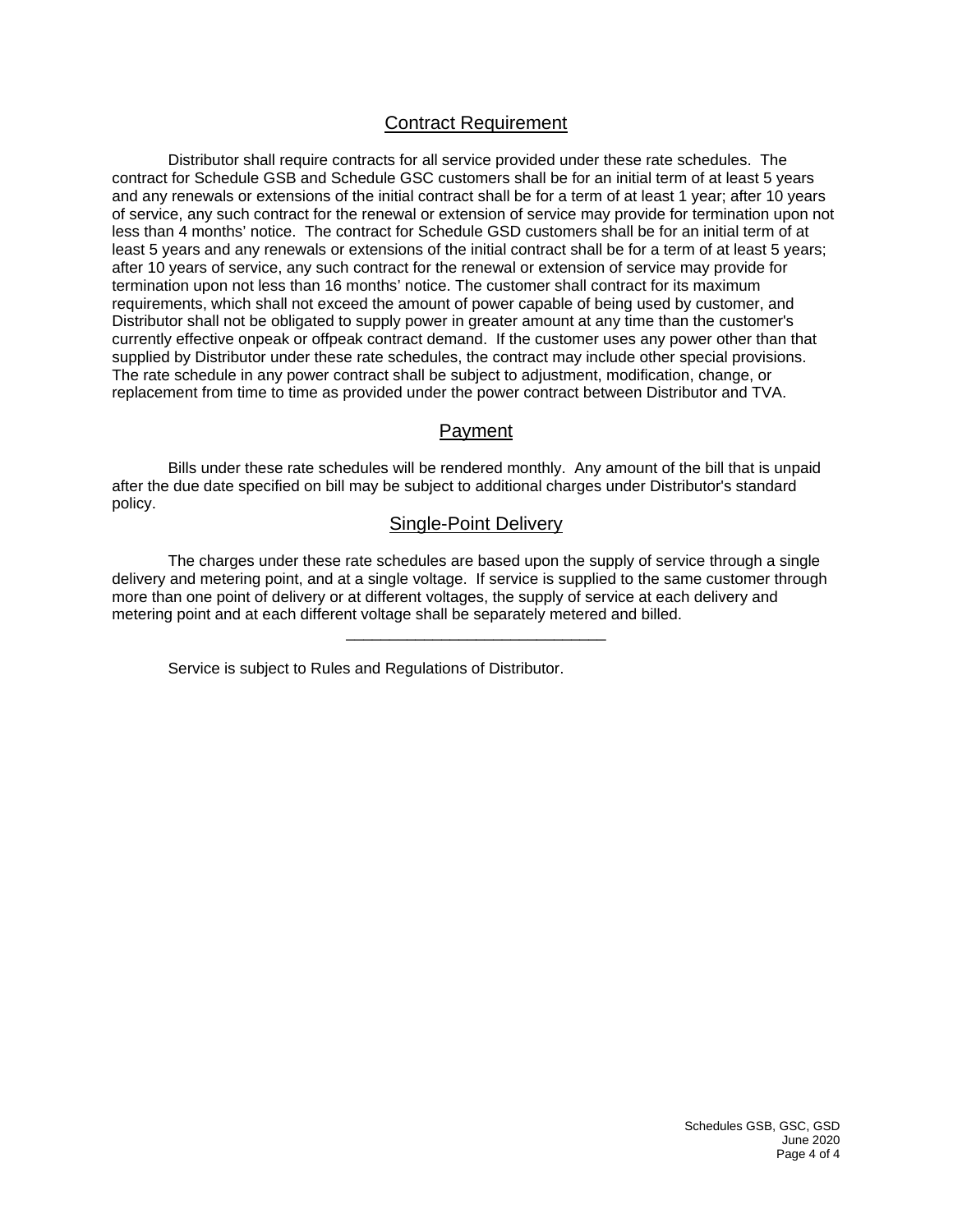# Base Charges Attachment

|                       | Schedule | Schedule | Schedule |                              |
|-----------------------|----------|----------|----------|------------------------------|
|                       | GSB      | GSC      | GSD      |                              |
| Service Charge        | \$2,000  | \$2,000  | \$2,000  | per delivery point per month |
| Administrative Charge | \$350    | \$350    | \$350    | per delivery point per month |

# **Demand Charges:**

|                      |                         | Schedule<br><b>GSB</b><br>(\$/kW) | Schedule<br><b>GSC</b><br>(\$/kW) | Schedule<br><b>GSD</b><br>(\$/kW) |                                                                                                                                                                                                                                             |
|----------------------|-------------------------|-----------------------------------|-----------------------------------|-----------------------------------|---------------------------------------------------------------------------------------------------------------------------------------------------------------------------------------------------------------------------------------------|
| Summer<br>Period     | Onpeak<br>Demand        | 10.87                             | 10.87                             | 10.87                             | per month of onpeak billing demand                                                                                                                                                                                                          |
|                      | Maximum<br>Demand       | 5.38                              | 5.38                              | 5.37                              | per month of maximum billing demand                                                                                                                                                                                                         |
|                      | <b>Excess</b><br>Demand | 10.87                             | 10.87                             | 10.87                             | per month of the amount, if any, by which<br>(1) the customer's onpeak billing demand<br>exceeds its onpeak contract demand or (2)<br>the customer's offpeak billing demand<br>exceeds its offpeak contract demand,<br>whichever is higher. |
| Winter<br>Period     | Onpeak<br>Demand        | 9.90                              | 9.90                              | 9.90                              | per month of onpeak billing demand                                                                                                                                                                                                          |
|                      | Maximum<br>Demand       | 5.38                              | 5.38                              | 5.37                              | per month of maximum billing demand                                                                                                                                                                                                         |
|                      | <b>Excess</b><br>Demand | 9.90                              | 9.90                              | 9.90                              | per month of the amount, if any, by which<br>(1) the customer's onpeak billing demand<br>exceeds its onpeak contract demand or (2)<br>the customer's offpeak billing demand<br>exceeds its offpeak contract demand,<br>whichever is higher. |
| Transition<br>Period | Onpeak<br>Demand        | 9.90                              | 9.90                              | 9.90                              | per month of onpeak billing demand                                                                                                                                                                                                          |
|                      | Maximum<br>Demand       | 5.38                              | 5.38                              | 5.37                              | per month of maximum billing demand                                                                                                                                                                                                         |
|                      | <b>Excess</b><br>Demand | 9.90                              | 9.90                              | 9.90                              | per month of the amount, if any, by which<br>(1) the customer's onpeak billing demand<br>exceeds its onpeak contract demand or (2)<br>the customer's offpeak billing demand<br>exceeds its offpeak contract demand,<br>whichever is higher. |